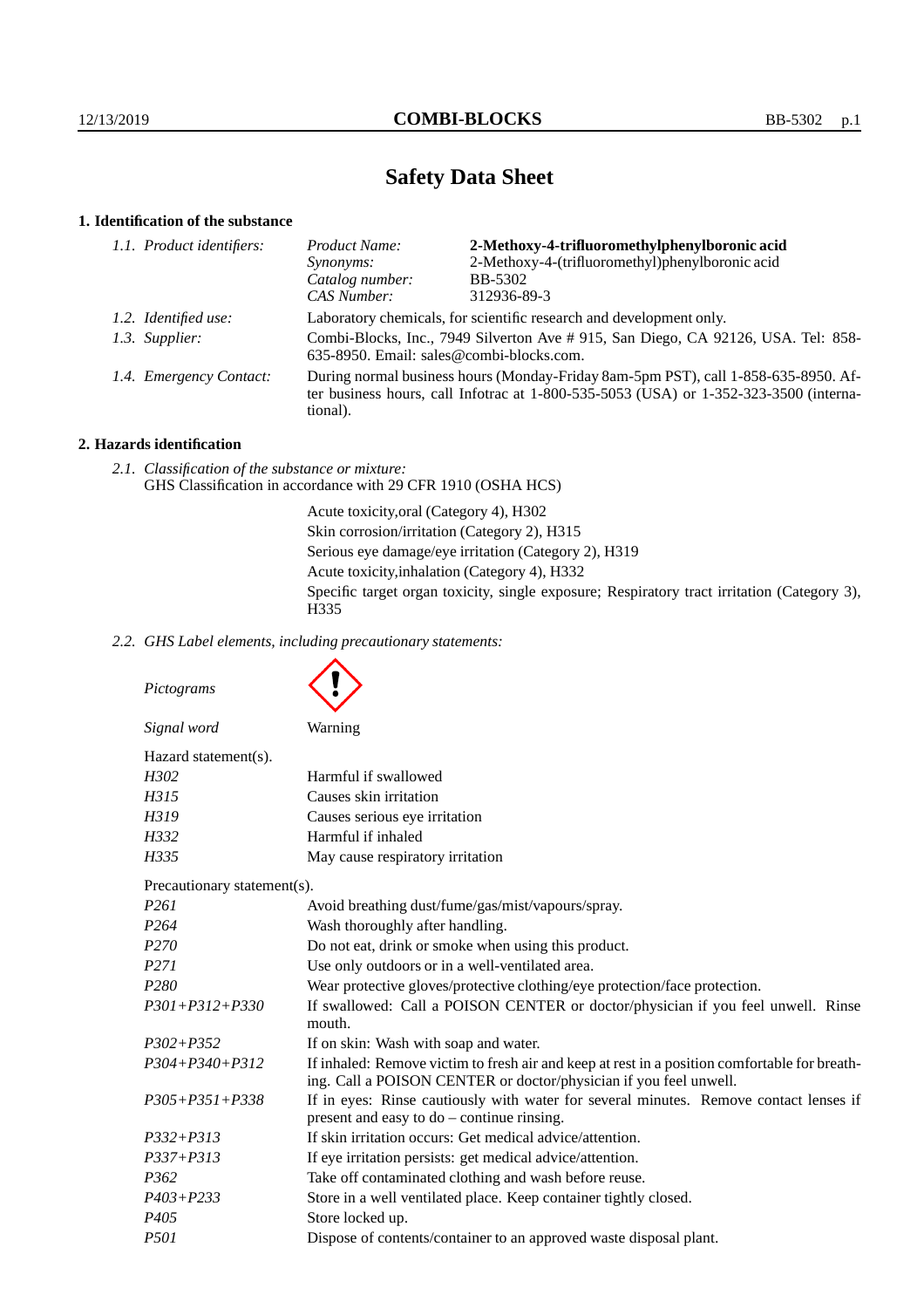# **3. Composition/information on ingredients.**

| 3.1. Substances |
|-----------------|
|                 |

| -------------                                     |                              |                      |  |
|---------------------------------------------------|------------------------------|----------------------|--|
| <b>COMPONENT</b>                                  | <b>CLASSIFICATION</b>        | <b>CONCENTRATION</b> |  |
| 2-Methoxy-4-trifluoromethylphenylboronic acid     | H302, H315, H319, H332, H335 | 100                  |  |
| See Section 2 for full text of hazard statements. |                              |                      |  |

#### **4. First aid measures**

*4.1. Description of first aid measures.*

| General advice:          | Consult a physician. Show this safety data sheet to the doctor in attendance. Move out of<br>dangerous area.                                         |
|--------------------------|------------------------------------------------------------------------------------------------------------------------------------------------------|
| If inhaled:              | Remove victim to fresh air and keep at rest in a position comfortable for breathing. Call a<br>POISON CENTER or doctor/physician if you feel unwell. |
| In case of skin contact: | Wash with soap and water.                                                                                                                            |
| In case of eye contact:  | Rinse cautiously with water for several minutes. Remove contact lenses if present and<br>easy to $do$ – continue rinsing.                            |
| If swallowed:            | Call a POISON CENTER or doctor/physician if you feel unwell. Rinse mouth.                                                                            |
|                          |                                                                                                                                                      |

- *4.2. Most important symptoms and effects, both acute and delayed:* See Section 2.2 and/or in Section 11.
- *4.3. Indication of any immediate medical attention and special treatment needed:* No data.

#### **5. Fire fighting measures**

- *5.1. Extinguishing media:* Use dry sand, dry chemical or alcohol-resistant foam for extinction.
- *5.2. Special hazards arising from the substance or mixture:* Carbon monoxide, hydrogen fluoride.
- *5.3. Advice for firefighters:* Wear self-contained breathing apparatus for firefighting if necessary.
- *5.4. Further information:* No data available.

#### **6. Accidental release measures**

- *6.1. Personal precautions, protective equipment and emergency procedures:* Ensure adequate ventilation. Use personal protective equipment.
- *6.2. Environmental precautions:* Should not be released into the environment. See Section 12 for additional ecological information.
- *6.3. Methods and materials for containment and cleaning up:* Sweep up or vacuum up spillage and collect in suitable container for disposal.
- *6.4. Reference to other sections:* Refer to protective measures listed in Sections 8 and 13.

### **7. Handling and storage**

- *7.1. Precautions for safe handling:* Avoid contact with skin and eyes. Avoid inhalation of vapour or mist. Keep away from sources of ignition - No smoking. Take measures to prevent the build up of electrostatic charge. For precautions see section 2.2.
- *7.2. Conditions for safe storage, including any incompatibilities:* Keep container tightly closed in a dry and well-ventilated place. Containers which are opened must be carefully resealed and kept upright to prevent leakage.
- *7.3. Specific end use(s):* Laboratory chemicals, for scientific research and development only.

#### **8. Exposure Controls / Personal protection**

## *8.1. Control parameters:*

*Components with workplace control parameters:* Contains no substances with occupational exposure limit values. *8.2. Exposure controls:*

*Appropriate engineering controls:* Ensure that eyewash stations and safety showers are close to the workstation location. Ensure adequate ventilation, especially in confined areas. Use only under a chemical fume hood.

#### *Personal protective equipment:*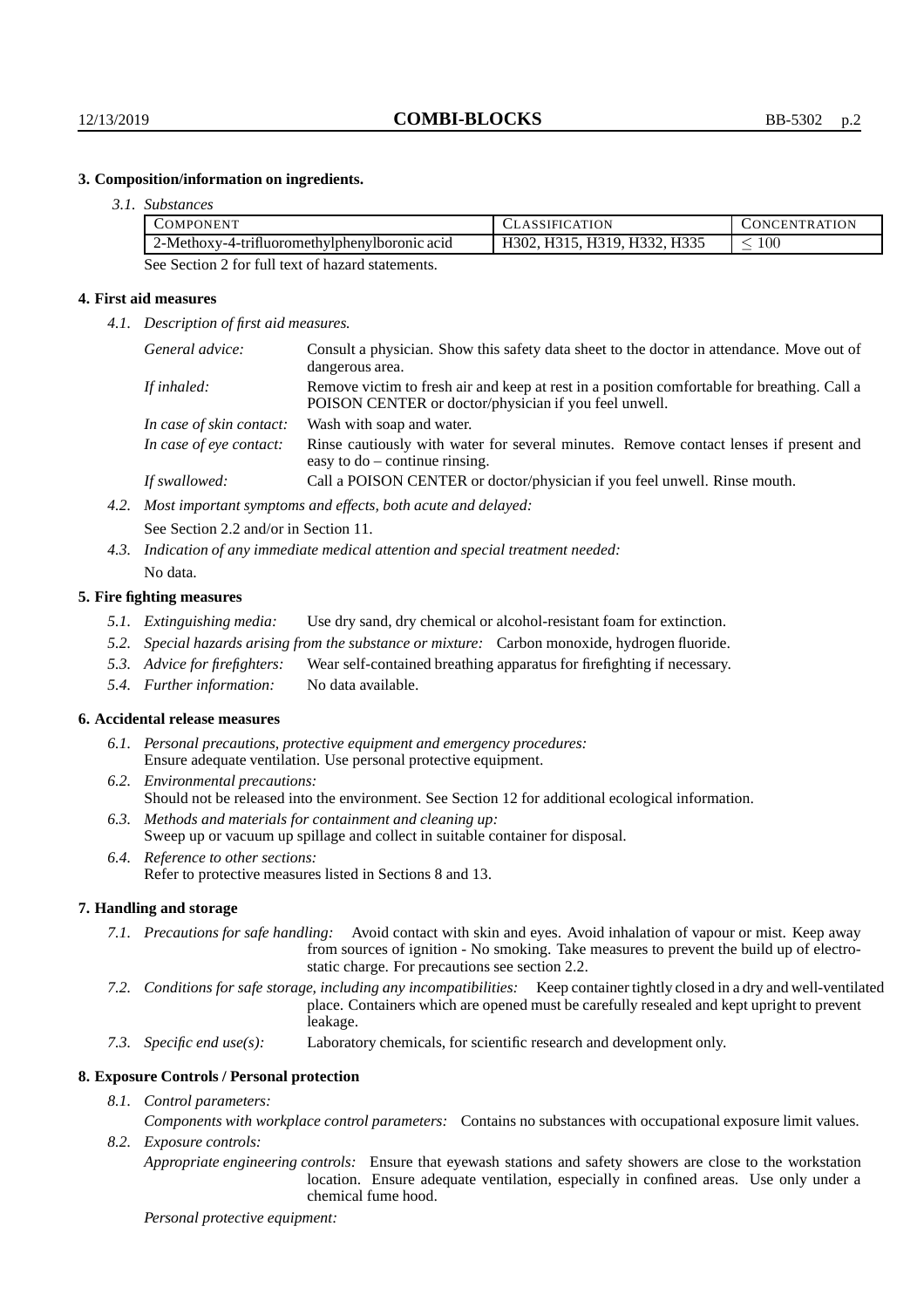| Eye/face protection:    | Wear appropriate protective eyeglasses or chemical safety goggles as described by OSHA's<br>eye and face protection regulations in 29 CFR 1910.133 or European Standard EN166.                                                                                                                                         |
|-------------------------|------------------------------------------------------------------------------------------------------------------------------------------------------------------------------------------------------------------------------------------------------------------------------------------------------------------------|
| Skin protection:        | Handle with gloves. Gloves must be inspected prior to use. Use proper glove removal<br>technique (without touching glove's outer surface) to avoid skin contact with this product.<br>Dispose of contaminated gloves after use in accordance with applicable laws and good<br>laboratory practices. Wash and dry hands |
| <b>Body Protection:</b> | Complete suit protecting against chemicals, Flame retardant antistatic protective clothing.,<br>The type of protective equipment must be selected according to the concentration and<br>amount of the dangerous substance at the specific workplace.                                                                   |
| Respiratory protection: | No protective equipment is needed under normal use conditions.                                                                                                                                                                                                                                                         |
|                         | Control of environmental exposure: Prevent further leakage or spillage if safe to do so. Do not let product enter                                                                                                                                                                                                      |

Control of environmental exposure: Prevent further leakage or spillage if safe to do so. Do not let product enter drains.

# **9. Physical and chemical properties**

*9.1. Information on basic physical and chemical properties*

| (a)                        | Appearance:                                   | Solid                |
|----------------------------|-----------------------------------------------|----------------------|
| (b)                        | Odour:                                        | No data              |
| (c)                        | Odour Threshold:                              | No data              |
| (d)                        | pH:                                           | No data              |
| (e)                        | Melting point/freezing point:                 | $130 - 160^{\circ}C$ |
| (f)                        | Initial boiling point and boiling range:      | No data              |
| (g)                        | Flash point:                                  | No data              |
| (h)                        | Evaporatoin rate:                             | No data              |
| (i)                        | Flammability (solid, gas):                    | No data              |
| (j)                        | Upper/lower flammability or explosive limits: | No data              |
| (k)                        | Vapour pressure:                              | No data              |
| $\left( \mathrm{l}\right)$ | Vapour density:                               | No data              |
| (m)                        | Relative density:                             | No data              |
| (n)                        | Water solubility:                             | No data              |
| $\rm (o)$                  | Partition coefficient: n-octanol/water:       | No data              |
| (p)                        | Auto-ignition:                                | No data              |
| (q)                        | Decomposition temperature:                    | No data              |
| (r)                        | Viscosity:                                    | No data              |
| (s)                        | Explosive properties:                         | No data              |
| (t)                        | Oxidizing properties:                         | No data              |
|                            |                                               |                      |

*9.2. Other safety information:*

| Formula          | $C_8H_8BF_3O_3$ |
|------------------|-----------------|
| Molecular weight | 220.0           |
| CAS Number       | 312936-89-3     |

#### **10. Stability and reactivity**

- *10.1. Reactivity* No data
- *10.2. Chemical stability* Stable under recommended storage conditions.
- *10.3. Possibility of hazardous reactions* No data
- *10.4. Conditions to avoid*
- *10.5. Incompatible material* No data.
- *10.6. Hazardous decomposition products:*

Hazardous decomposition products formed under fire conditions: Carbon monoxide, hydrogen fluoride. Other decomposition products: No data In the event of fire: See Section 5.

# **11. Toxicological information**

*11.1 Information on toxicological effects*

Acute toxicity: Harmful if swallowed. Harmful if inhaled.